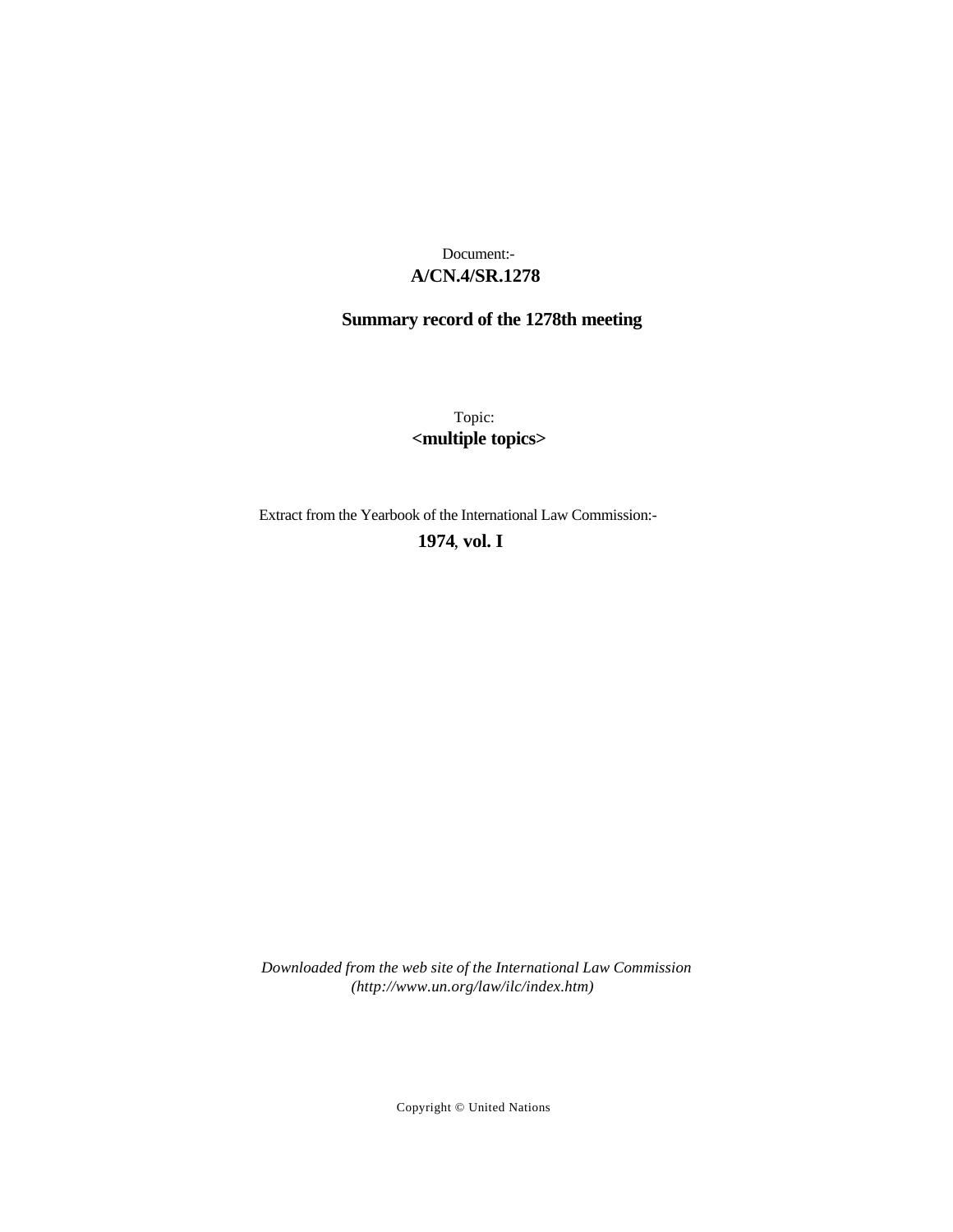involved in the use of adjectives. For those reasons, he urged the adoption of a definition which followed the wording of the Vienna Convention without the proposed additions.

58. In paragraph  $1$  (*i*) of article 2, he supported the Special Rapporteur's suggestion that the Vienna Convention formula should be used. There was no reason to restrict the scope of the present draft articles to certain types of organization, as had been done in the draft on relations between States and international organizations; the two situations were completely different. The application of that other draft had been restricted to organizations of a universal character, but it dealt with problems involving a host State on the one hand and sending States on the other; the rules applicable in their case to such concrete and immediate problems as immunities could hardly be extended to regional organizations having different constituent instruments and customary rules. In view of the different situation dealt with in the present draft, the Special Rapporteur had been right to adhere to the definition in the Vienna Convention.

59. In paragraph 2 of article 2, he supported the reference to the "law peculiar to any international organization", which was an adequate adaptation of the Vienna Convention phraseology and a very useful expedient to avoid any reference to the "internal law" of an organization, which might give rise to legitimate doubts and misgivings.

60. As to article 6, in the debate at a previous session he had had occasion to explain his views on the problem of the treaty-making capacity of international organizations.<sup>12</sup> The Commission should avoid reopening a general debate on the sources of the treaty-making power of international organizations; that would involve it in a discussion of the problem of the personality of international organizations, which was at least *sui generis,* as some writers had recognized. The principle that had emerged from the debates, both in the Commission and in the Sixth Committee of the General Assembly, was that the capacity of international organizations to conclude treaties should be governed by their constituent instruments. That basic truth was, he believed, expressed in the text of article 6 now under discussion. The alternative text put forward by the Special Rapporteur in paragraph (20) of his commentary was more in the nature of an enunciation of principles than a provision of law. The meaning of the formula "acknowledged in principle by international law" was not clear. It was also difficult to see why a statement of that recognition should be included in the text of the article when the Special Rapporteur himself had acknowledged, in paragraph (5) of his commentary, that all international organizations did not have the "same capacity" to conclude treaties.

61. He therefore proposed that the article should be retained as it stood and that all the necessary explanations should be given in the commentary.

The meeting rose at 1.05 p.m.

# **1278th MEETING**

# *Friday, 14 June 1974, at 10.15 a.m.*

## *Chairman:* Mr. Endre USTOR

*Present:* Mr. Ago, Mr. Bilge, Mr. Calle y Calle, Mr. El-Erian, Mr. Hambro, Mr. Kearney, Mr. Martinez Moreno, Mr. Quentin-Baxter, Mr. Ramangasoavina, Mr. Sahovic, Mr. Sette Camara, Mr. Tabibi, Mr. Tsuruoka, Mr. Ushakov, Mr. Yasseen.

#### **State responsibility**

**(A/CN.4/264 and Add.l; A/9010/Rev.l; A/CN.4/L.207 and L.208)**

[Item 3 of the agenda] *(resumedfrom the 1263rd meeting)*

DRAFT ARTICLES PROPOSED BY THE DRAFTING COMMITTEE

1. The CHAIRMAN invited the Commission to consider the text of draft articles 7, 8 and 9 proposed by the Drafting Committee (A/CN.4/L.207).

# ARTICLE 7*<sup>l</sup>*

2. Mr. HAMBRO (Chairman of the Drafting Committee) said that before introducing article 7 he wished to make a brief observation on the title of the draft articles as a whole. At the previous session, the Commission had adopted the title: "Draft articles on State responsibility". It might now wish to amend that wording in order to follow the language of paragraph 3 *(b)* of General Assembly resolution 3071 (XXVIII), namely, "Draft articles on responsibility of States for internationally wrongful acts". The Drafting Committee had considered, however, that it would be premature for it to make a proposal to that effect at the present stage.

3. The title of chapter II, as adopted by the Commission at the previous session was: "The 'act of the State' according to international law". The Drafting Committee had observed that the expression "under international law" was used in several provisions of the draft, such as articles 3 and 5 (A/9010/Rev.l, chapter II, section B); for the sake of consistency, it had therefore replaced the words "according to international law" by the words "under international law". That change affected the English version only.

4. For article 7, the Drafting Committee proposed the following title and text:

#### *Article 7*

*Attribution to the State of the conduct of other entities empowered to exercise elements of the governmental authority*

1. The conduct of an organ of a territorial governmental entity within a State shall also be considered as an act of that State under international law, provided that organ was acting in that capacity in the case in question.

2. The conduct of an organ of an entity which is not a part of the formal structure of the State or of a territorial governmental entity,

See *Yearbook* ... *1973,* vol. I, p. 202, para. 38.

<sup>&</sup>lt;sup>1</sup> For previous discussion see 1251st meeting, para. 14 and following meetings.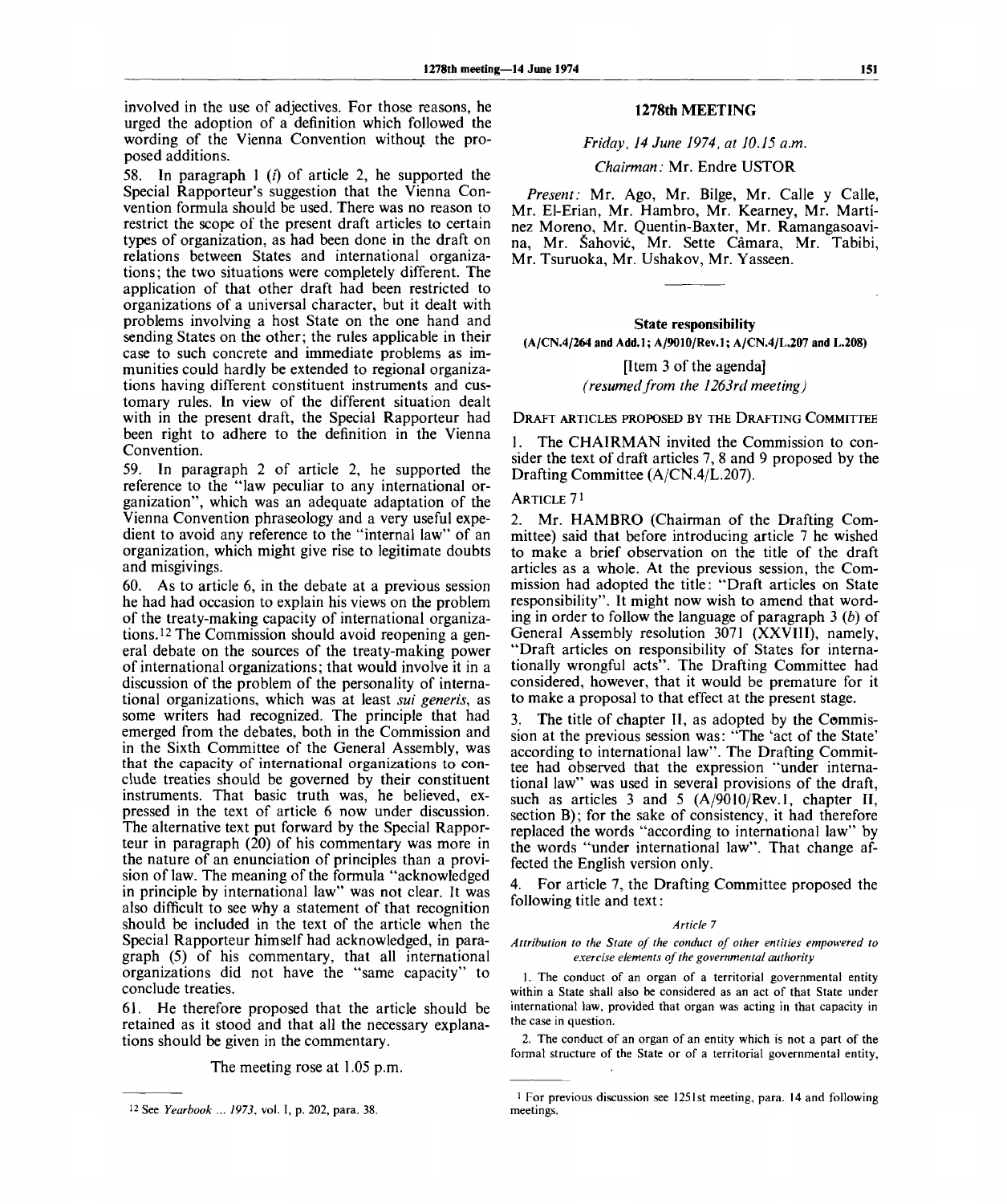but which is empowered by the internal law of that State to exercise elements of the governmental authority, shall also be considered as an act of the State under international law, provided that organ was acting in that capacity in the case in question.

5. Articles 5 and 6 dealt with the attribution to the State of the conduct of its organs. Article 7, as submitted by the Drafting Committee, dealt with the attribution to the State of the conduct of organs of two types of entity which, under its internal law, were not organs of the State.

6. While the principle on which article 7 was based appeared to have been generally accepted by the members of the Commission, difficulties had arisen with regard to the drafting of the article and, in particular, to the terms used to designate the two types of entity with which it dealt. After thorough consideration, the Drafting Committee had adopted, with some modifications, the terminology suggested by Mr. Kearney.<sup>2</sup>

7. The Committee had also given effect to the Commission's decision that, for the sake of clarity, each type of entity should be dealt with in a separate paragraph.

8. Paragraph 1 of the article dealt with the conduct of an organ of "a territorial governmental entity within a State". The notion of an "entity" had been criticized by some members and alternative terms had been suggested. A better word might perhaps have been found in one or other of the working languages, but in the Committee's view, "entity" was the only term that was acceptable in all of them. The Committee had decided to delete the enumeration of the entities in question, which appeared in brackets in the text of article 7 proposed by the Special Rapporteur, since no such enumeration could possibly be exhaustive.

9. Paragraph 2 of article 7, as proposed by the Drafting Committee, dealt with the conduct of an organ of "an entity which is not part of the formal structure of the State or of a territorial governmental entity, but which is empowered by the internal law of that State to exercise elements of the governmental authority". That phrase delimited the scope of the paragraph by introducing three limitations. The first resulted from the difference between paragraph 2 of article 7 and article 5, and was indicated by the words "which is not part of the formal structure of the State". The second resulted from the difference between the two paragraphs of article 7 itself, and was indicated by the words "which is not a part... of a territorial governmental entity". The third resulted from the difference between those entities whose conduct was covered by paragraph 2 of article 7 and those whose conduct could not be attributed to the State; it was indicated by the words "which is empowered by the internal law of that State to exercise elements of the governmental authority". Those words corresponded to the adjective "public" appearing in the text submitted by the Special Rapporteur. The Committee had used that paraphrase because the term "public" had different meanings in different languages and legal systems. It should be noted that the paraphrase had not

been used in paragraph 1 because it was clear that the territorial governmental entities dealt with in that paragraph were always empowered to exercise elements of the governmental authority; the Committee suggested that that point should be made clear in the commentary.

10. Finally, he wished to explain why article 7, as submitted by the Drafting Committee, contained no reference to contracts—a question which had been raised during the first reading of the article. The Committee had considered that if there was a rule of international law imposing upon a State the duty to ensure the observance of a particular contract, the international responsibility of the State in case of non-observance of the contract would result from the breach of the rule in question and not from the contract *per se.* If there was no such rule, the non-observance of the contract would not engage the responsibility of the State. The Commission might wish to include that explanation in the commentary to article 7.

11. Mr. YASSEEN said that the new wording for article 7 had a number of advantages over the text proposed by the Special Rapporteur. Division into two paragraphs made the text clearer. The enumeration of examples, which might have been regarded as exhaustive, had wisely been dropped. Lastly, the words *"habilitee . . . a exercer des prerogatives de la puissance publique"* exactly conveyed the meaning which the Commission had intended to give in French to the adjective "*publique"*', for which there was no exact equivalent in certain systems of law other than those of continental Europe. He therefore approved of the proposed new wording.

12. Mr. TSURUOKA congratulated the Drafting Committee on its work, which had resulted in considerable improvements, especially in paragraph 2 of the article. The article established clearly, on the basis of two criteria, the relationship that must exist between the State and the author of the act complained of. That clarification should make article 7 easier to apply.

13. The CHAIRMAN said that if there were no further comments he would take it that the Commission agreed to approve article 7 provisionally, in the form proposed by the Drafting Committee.

*It was so agreed.*

# ARTICLE 8<sup>3</sup>

14. Mr. HAMBRO (Chairman of the Drafting Committee) said that the Committee proposed the following title and text for article 8 :

# *Article 8*

*Attribution to the State of the conduct of persons acting in fact on behalf of the State*

The conduct of a person or group of persons shall also be considered as an act of the State under international law if

*(a)* it is established that such person or group of persons was in fact acting on behalf of that State; or

*(b)* such person or group of persons was in fact exercising elements

<sup>2</sup> See 1258th meeting, para. 11.

<sup>3</sup> For previous discussion see 1258th meeting, para. 1.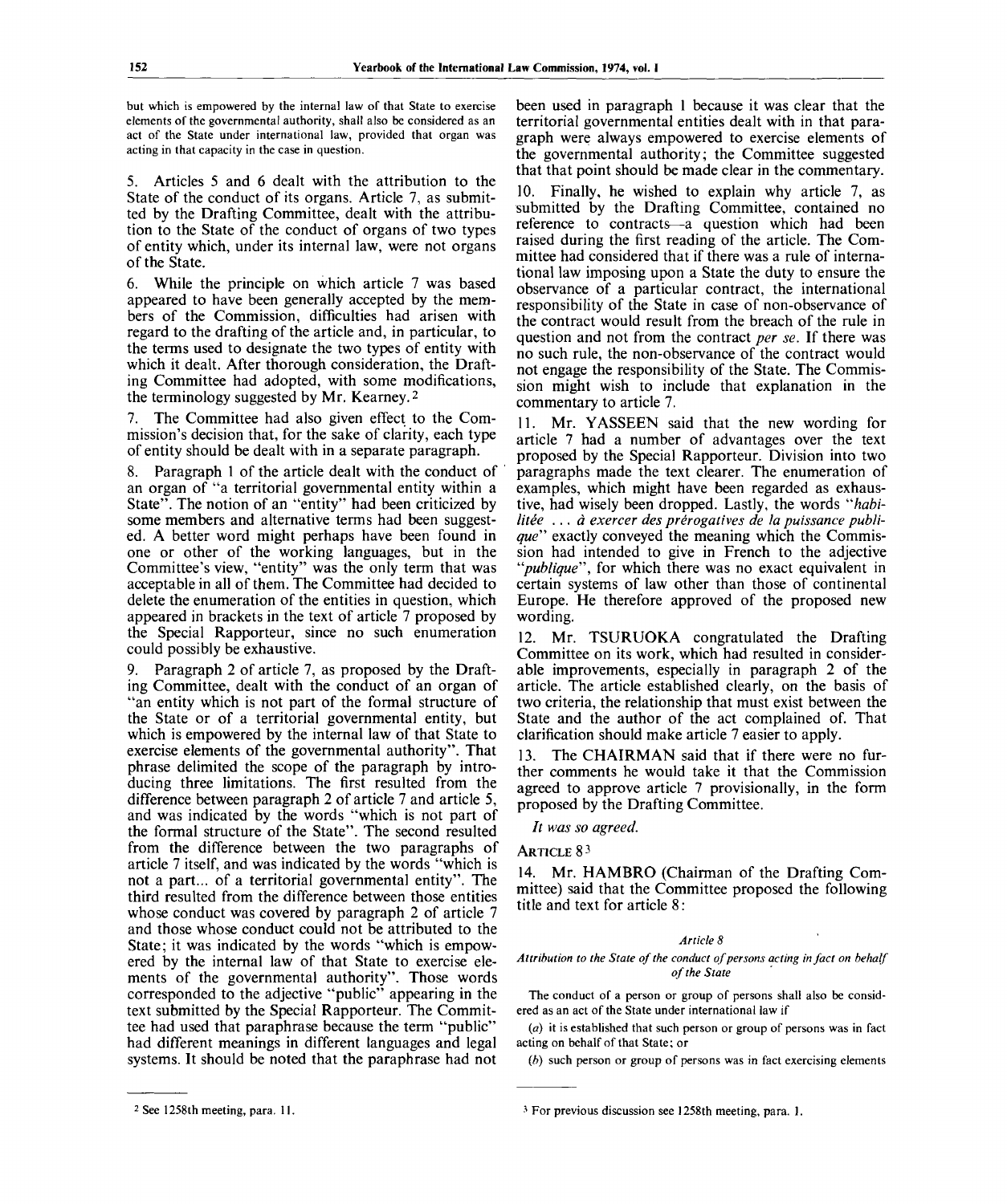of the governmental authority in the absence of the official authorities and in circumstances which justified the exercise of those elements of authority.

15. Article 8 dealt with the action of private persons. It concerned the attribution to the State of the conduct not of organs, as in the three preceding articles, but of private persons or groups of persons. From the discussion in the Commission and in the Drafting Committee it had become clear that article 8, as originally submitted by the Special Rapporteur, sought to cover two distinct situations, each of which was now the subject of a separate sub-paragraph.

16. The first, dealt with in sub-paragraph *(a),* was the situation in which, although official authorities of the State were available, a particular action was carried out on behalf of the State, not by those authorities, but by a person or group of persons. It was indispensable in such a case to establish that the person or group of persons in question had in fact been acting on behalf of the State. That condition was expressly set out in the text of the article.

17. The second situation, dealt with in sub-paragraph *(b),* was that in which a person or group of persons exercised elements of the governmental authority because no official authorities were available. Such a situation occurred when, for instance, a natural disaster, hostilities or other exceptional circumstances caused the disappearance of the official authorities in a particular area of a State.

18. The CHAIRMAN said that in the absence of any comments he would take it that the Commission agreed to approve article 8 provisionally, in the form proposed by the Drafting Committee.

*It was so agreed.*

ARTICLE 9<sup>4</sup>

19. Mr. HAMBRO (Chairman of the Drafting Committee) said that the Committee proposed the following title and text for article 9:

## *Article 9*

*Attribution to the State of the conduct of organs placed at its disposal by another State or by an international organization*

The conduct of an organ of another State or of an international organization which has been placed at the disposal of a State shall be considered as an act of the latter State under international law, if that organ was acting in the exercise of elements of the governmental authority of the State at whose disposal it has been placed.

20. Article 9 dealt with a problem which had created some difficulty in the Commission and had been discussed at length in the Drafting Committee: the problem of the attribution to a State of the conduct of an organ placed at its disposal by another State or by an international organization. The text submitted by the Drafting Committee provided for two important limitations to the rule.

21. In the first place, the article applied only if the organ "was acting in the exercise of elements of the

governmental authority of the State at whose disposal it has been placed". That clause, which echoed a similar clause in sub-paragraph *(b)* of article 8, eliminated all such situations as the secondment of technicians, advisers and experts, who all acted in a personal capacity.

22. The second limitation resulted from the use of the expression "placed at the disposal of a State". That expression excluded from the scope of the article all cases in which the organ in question acted on the authority and instructions of the State to which it belonged. Article 9 applied only to cases in which the organ lent acted on the authority and instructions of the State in which it acted; that point had been extensively discussed in the Drafting Committee.

23. In particular, the article did not apply—and that point would have to be made very clear in the commentary—to the armed forces of a State sent for military purposes to the territory of another State with its agreement; that was to say, to the action of military forces for military purposes.

24. The situation was different, however, when a State sent its armed forces to the territory of another State for civilian purposes, for example, to lend assistance after a natural disaster. In such cases, it might well happen that the State to which the armed forces belonged actually placed them at the disposal of the other State, under whose authority they would operate. Article 9 would then apply. An example, drawn from the practice of the League of Nations, was the sending of military contingents to the Saar territory by a number of countries to supervise the plebiscite of 13 January 1935. Those contingents had acted as ordinary civilian police.

25. Lastly, he drew attention to the redraft of article 9 proposed by Mr. Ushakov (A/CN.4/L.208) as an alternative to the Drafting Committee's proposal.

26. Mr. AGO (Special Rapporteur) said that the reason why the article could be considered as not applying to cases in which a State placed military organs at the disposal of another State to be used for military purposes was that usually such cases were not genuine loans of organs, so that they did not fall within the scope of the article. In such cases the organs usually continued to act on behalf of the State to which they belonged and in accordance with its instructions. It was important to give that explanation in the commentary.

27. He preferred the original wording of article 9, in which the introductory phrase corresponded to that used in the preceding articles, to Mr. Ushakov's text (A/CN.4/L.208). But if Mr. Ushakov's proposal would facilitate the adoption of the article, he would not oppose it.

28. Mr. USHAKOV said that his proposal related only to the form of article 9. Its purpose was to replace the words "The conduct of an organ of another State" by the words "the conduct of that organ", and that had entailed recasting the whole article. Once an organ of another State or of an international organization had been placed at the disposal of a State, the conduct in question was not necessarily that of "an organ of another State", but perhaps already that of an organ of the State at whose disposal the organ was.

<sup>4</sup> For previous discussion see 1260th meeting, para. 35.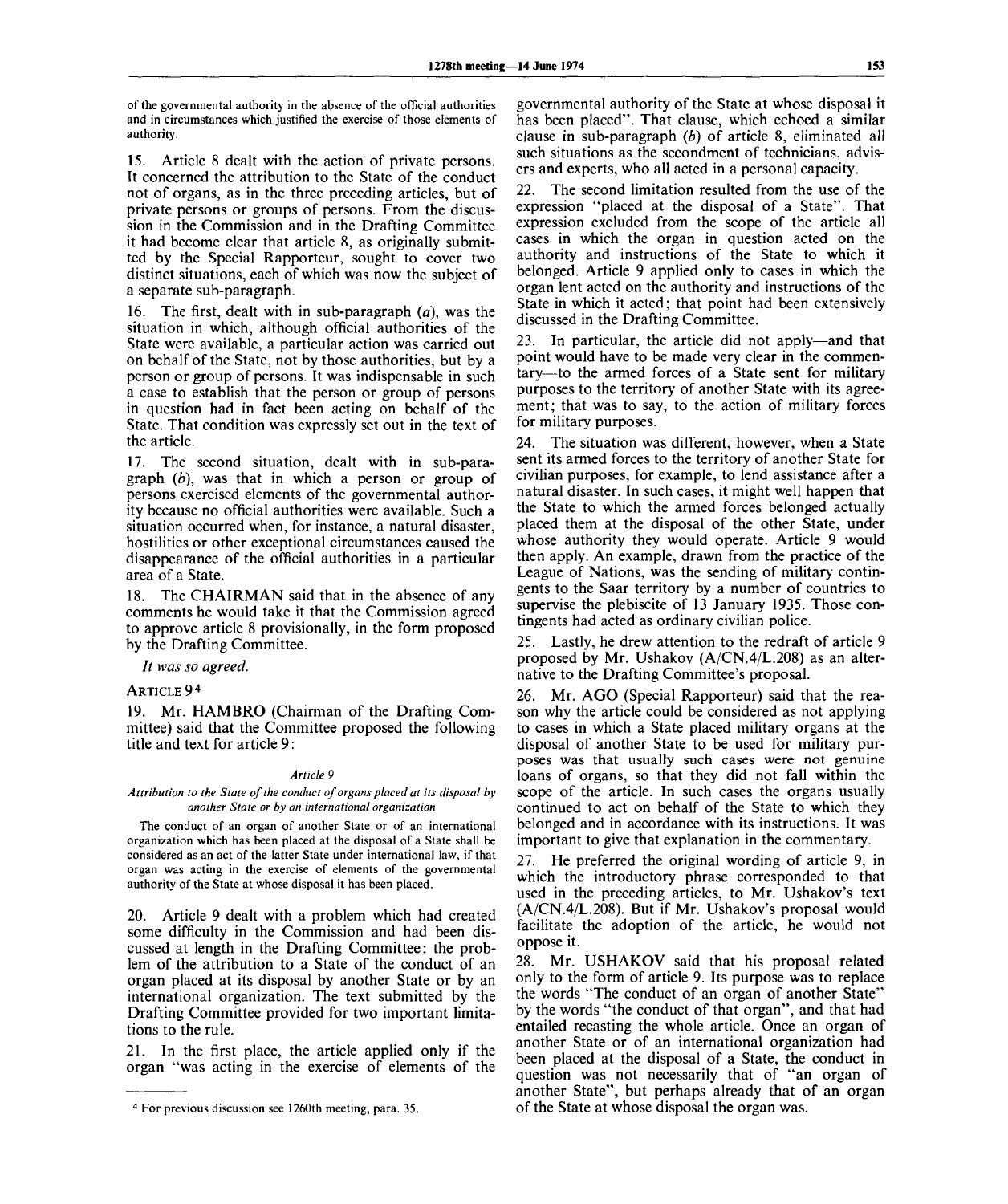29. Mr. TSURUOKA said he hoped the commentary would explain in detail that the article in question did not apply to military organs in the territory of another State, so long as they were pursuing military objectives. It should be indicated why armed forces could not be placed under the control of another State. Was it because of their very nature, or did the matter depend on the interpretation of treaties of alliance? What were the reasons which made it impossible for a foreign army to be subject to the country where the internationally wrongful act had taken place? Those were questions of undoubted practical importance.

Mr. AGO (Special Rapporteur) said that he would provide a clear explanation in the commentary. In theory, it was not impossible that a military organ might be genuinely placed at the disposal of another State, even to perform military duties. But such cases were extremely rare. Where there was a treaty of alliance, armed forces sent to another State continued to be organs of the State to which they belonged and acted under its authority and control.

31. Mr. RAMANGASOAVINA said he preferred the Drafting Committee's text, but pointed out that the Commission was not bound to conform to any set pattern in the wording of the articles. Mr. Ushakov's text had the merit of being clear, but its opening words might give the impression that it referred rather to cases in which a State or an international organization placed one of its organs at the disposal of another State on its own initiative. The Drafting Committee's text, on the other hand, covered both that case and the case in which the organ was placed at the disposal of the beneficiary State at its request.

32. Mr. USHAKOV said that he was prepared to withdraw his proposal, which related only to drafting.

33. Mr. KEARNEY said he wished to emphasize, for the record, that article 9 did not deal with the question of the possible responsibility of the State whose organ had been placed at the disposal of another State, or with the question whether that responsibility would be joint or several.

34. Mr. AGO (Special Rapporteur) said that that point would be dealt with as fully as necessary in the commentary. It was better not to mention it in the text of the article itself, since it referred only to the quite exceptional case in which a State was held reponsible for the act of an organ placed at its disposal by another State.

35. Mr. BILGE said that if the use of the expression *'"prerogatives de la puissance pubiique""* (elements of the governmental authority) was intended to restrict the idea of *"fonctions publiques",* he would be obliged to reserve his position on the article.

36. Mr. AGO (Special Rapporteur) said that that expression was used solely to avoid translation difficulties and had no restrictive effect. It was clearly understood that a mayor or a policeman exercised *'"prerogatives de la puissance pubiique".* That would be explained in the commentary.

37. Mr. BILGE said that in the light of the Special Rapporteur's explanations he withdrew his reservation.

38. Mr. AGO (Special Rapporteur) suggested that the beginning of the Drafting Committee's text should be combined with the beginning of Mr. Ushakov's text so as to read:

The conduct of an organ which has been placed at the disposal of a State by another State or by an international organization shall be considered as an act of the former State under international law. . .

39. The CHAIRMAN said that, if there were no further comments, he would take it that the Commission agreed to approve article 9 provisionally, in the form submitted by the Drafting Committee, with the change proposed by the Special Rapporteur. The text would read:

The conduct of an organ which has been placed at the disposal of a State by another State or by an international organization shall be considered as an act of the former State under international law, if that organ was acting in the exercise of elements of the governmental authority of the State at whose disposal it has been placed.

// *was so agreed.*

# **Tenth session of the Seminar on International** Law

40. The CHAIRMAN invited Mr. Raton, Senior Legal Officer in charge of the Seminar on International Law. to address the Commission.

41. Mr. RATON (Secretariat) said that the tenth session—the "Milan BartoS" session—of the Seminar on International Law ended that day, and he wished to thank all the members of the Commission for their participation in the programme. The Seminar did not consist only of a series of lectures by voluntary speakers; it also covered the work and the discussions of the Commission.

42. In ten years, there had been nearly 250 participants in the Seminar, some of whom now held important post. They included a Minister for Foreign Affairs, a member of the United Nations Administrative Tribunal, heads of delegations to the United Nations or to other international organizations, and many representatives in the Sixth Committee of the General Assembly and at international conferences. The Seminar thus performed a very useful function, which would be impossible without the support it received from the members of the Commission; he thanked them most warmly, both personally and on behalf of the participants in the Seminar.

# **Co-operation with other bodies**

[Item 10 of the agenda] *(resumed from the 1271st meeting)*

STATEMENT BY THE OBSERVER FOR THE ASIAN-AFRICAN LEGAL CONSULTATIVE COMMITTEE

43. The CHAIRMAN welcomed the observer for the Asian-African Legal Consultative Committee and invited him to address the Commission.

44. Mr. NISHIMURA (Observer for the Asian-African Legal Consultative Committee) said that having been unable, to his great regret, to attend the meeting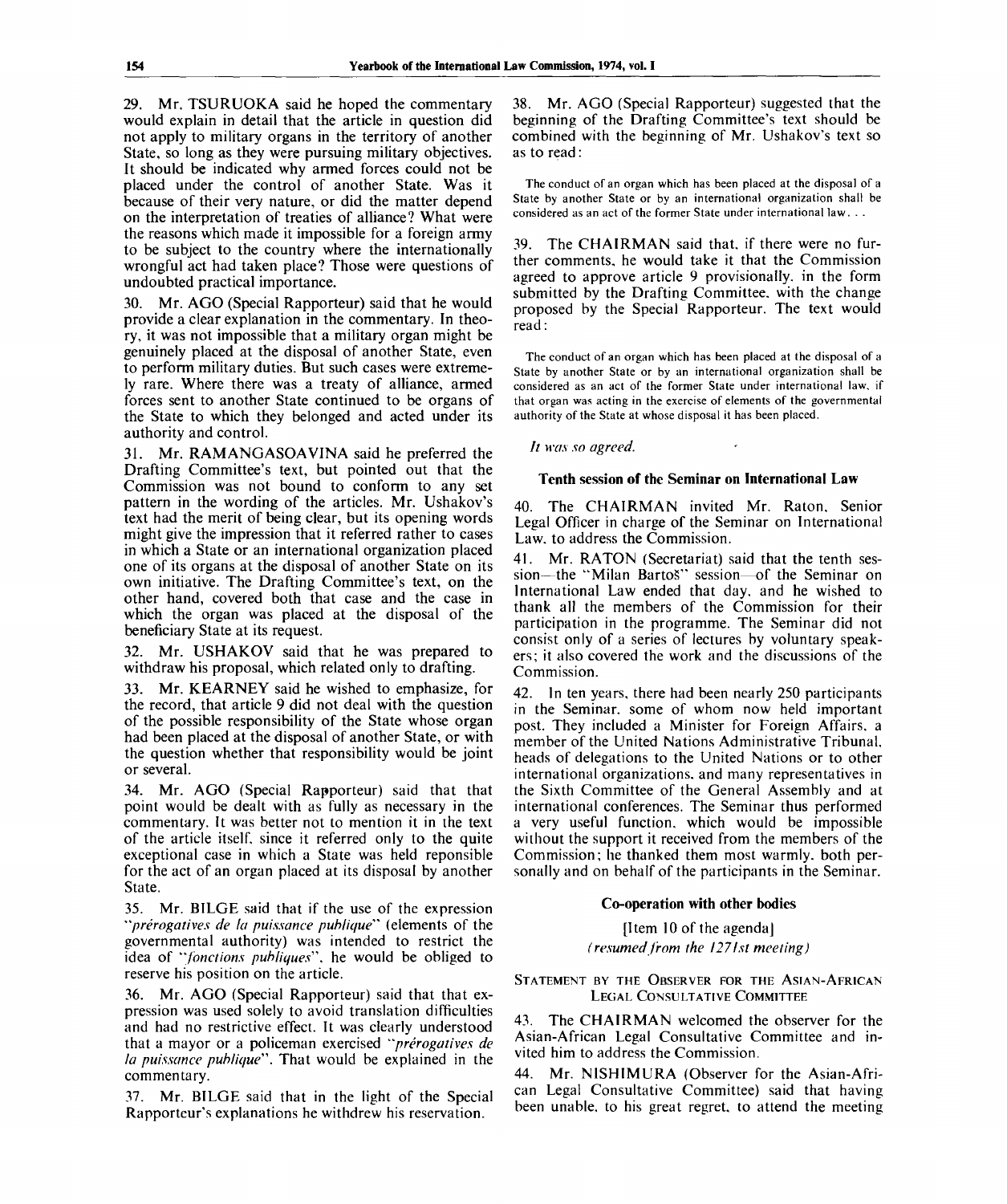commemorating the Commission's twenty-fifth anniversary, he now wished to express his Committee's profound admiration for the work the Commission had accomplished during the past twenty-five years. It was a matter for gratification that in spite of the meticulous care and thought the Commission devoted to the drafting of each article, it had been able to complete its recommendations on as many as eighteen different topics, some of which had had a tremendous impact on the development of international law and had received general acceptance by the world community through their incorporation in multilateral conventions. In that connexion, the Commission's work on the law of the sea, diplomatic intercourse and immunities, consular relations and the law of treaties deserved special mention, for without its efforts, successful codification of the law on those important topics would surely have been impossible.

45. It gave him particular satisfaction that the Commission had shown its willingness not only to co-operate with various regional bodies, but also to take their work into account. The Asian-African Committee was particularly pleased by the close links which had existed from the first between it and the Commission. It had been a particular privilege for him to welcome Mr. Castaneda, the Chairman of the Commission, at the Committee's fifteenth session, held at Tokyo in January 1974. Such exchanges between the Commission and the Committee had always been extremely fruitful; he sincerely hoped that they would not only be maintained, but would be further strengthened in the years to come.

46. Turning to the work of the Committee, he said that the increase in its membership, which had now risen to twenty-six, the requests of its member Governments for assistance in various legal fields, and the general desire to use it as a forum for Asian-African cooperation in legal matters, had confronted the Committee with much heavier responsibilities during the past four years. For example, the Committee's secretariat had been engaged in collecting and analysing various data with a view to assisting its member Governments to prepare for the Third United Nations Conference on the Law of the Sea. Four of the regular sessions of the Committee, as well as several sub-committee meetings, had been devoted to exchanges of views on that subject. At the last session, Mr. Tabibi had submitted a statement of principle on behalf of the landlocked countries, in preparation for the conference at Caracas. But although a good deal of the Committee's time had been devoted to the law of the sea, it had not neglected other subjects studied by the the Commission, such as State succession and State responsibility, which were of great importance to many new States. The Committee was also closely following the studies made by other United Nations organs and bodies, such as the United Nations Conference on Trade and Development (UNCTAD) and the United Nations Commission on International Trade Law (UNCITRAL). on legal matters of common interest; it had devoted considerable time to an exchange of views on the role of foreign office legal advisers; and it was also interested in the non-navigational uses of international watercourses—a subject which presented great problems for the countries of Asia and Africa.

47. On behalf of the Asian-African Legal Consultative Committee, he extended an invitation to the Chairman of the International Law Commission to attend the Committee's next session, which was to be held at Teheran in 1975.

48. The CHAIRMAN thanked the observer for the Asian-African Legal Consultative Committee for his statement.

49. Mr. YASSEEN said that in Mr. Nishimura he was glad to welcome a distinguished internationalist and a friend of long standing. He emphasized the importance of the close co-operation that existed between the Committee and the Commission; the Committee's activities helped the members of the Commission in their codification work and enabled them to become acquainted with the attitude of African and Asian countries concerning a number of difficult problems. The Committee, for its part, collaborated closely with the Commission, studying its work in depth and seeking to formulate a common approach by the Asian and African countries to the various problems examined by the Commission in its codification activities.

50. He had had the honour to participate in the Committee's work on several occasions and in various capacities. He had represented the Commission, as its Chairman, at the session which the Committee had held in Thailand and he had also been present at its session at New Delhi; he had been Vice-Chairman at the session which the Committee had held at Lagos; and he had presided over three consecutive sessions of the Sub-Committee it had set up to examine the difficult question of the law of the sea. Hence he spoke of the Committee with full personal knowledge. He had greatly appreciated Mr. Nishimura's participation in all the sessions he had attended and had admired his devotion to the cause if international justice and his concern to arrive at common solutions which served that cause. He must also mention with admiration the contribution of Mr. Sen, the Secretary-General of the Asian-African Legal Consultative Committee.

51. Mr. EL-ERIAN said he was glad that the Asian-African Legal Consultative Committee was represented by such an eminent Japanese diplomat and jurist as Mr. Nishimura.

52. Referring to the Committee's work during the past two years, he said he was particularly interested in the exchange of views it had organized on the role of foreign office legal advisers. It was those legal advisers who bore the heavy burden of preparing draft treaties and, in his opinion, it was of the greatest importance that their role should be strengthened, especially in Asia, Africa and Latin America.

53. Also of vital importance was the work being done by the Committee in collecting and analysing data to aid Governments in preparing for the Third United Nations Conference on the Law of the Sea, a subject which greatly affected the interests of newly independent States.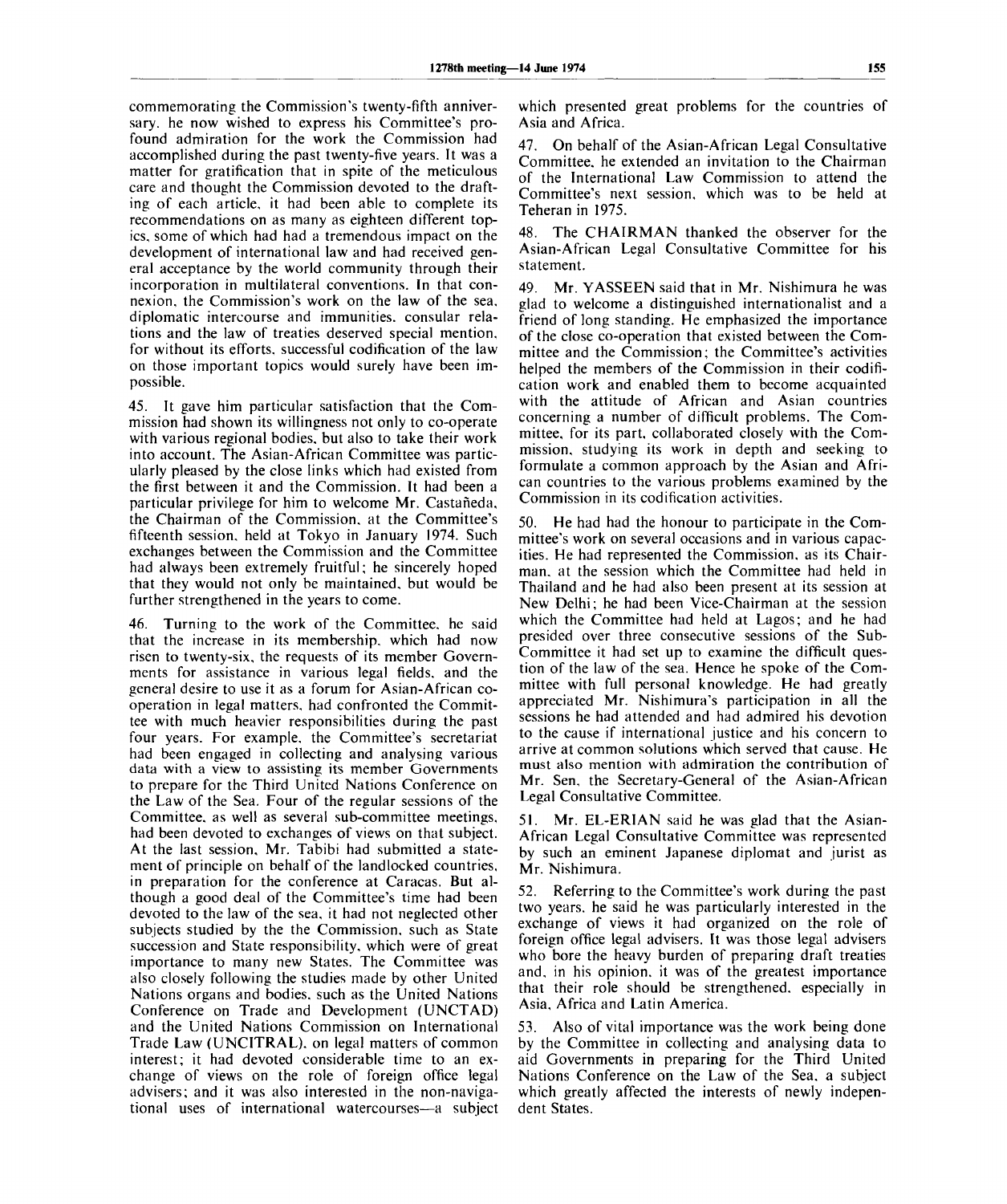54. Lastly, it was gratifying to hear that the Committee, in spite of its many other commitments, was still giving priority to the subject of State succession, that it proposed to resume its consideration of State responsibility and that it intended to take up the question of the non-navigational uses of international watercourses.

Mr. MARTINEZ MORENO, speaking on behalf of the American members of the Commission, welcomed Mr. Nishimura as a very distinguished jurist, and paid a tribute to the outstanding work done by his Committee in promoting the codification and progressive development of international law.

56. The interest of the Latin American countries in the Committee's work was reflected in the increasing attendance at its meetings of Latin American observers, including Mr. Castañeda, who had been present at its last session, at Tokyo.

57. He noted with great satisfaction that many of the subjects being studied by the Committee were also on the Commission's agenda and, in particular, that the Committee was making a real effort to help the new countries of Asia and Africa to defend their newly won freedom and to work for a better world under the rule of law.

58. Mr. BILGE thanked the President of the Asian-African Legal Consultative Committee for his account of the Committee's work. The topics considered by the Committee were very important—in particular, it had done extremely useful work on the role of legal advisers—and were of great interest to the Commission. As Mr. Nishimura had said, the Committee showed the closest interest in the Commission's work, and that interest was certainly reciprocated. The exchanges of views which took place between the Commission and the Committee were very valuable and should be followed up by exchanges of documents, which would give the Commission a more complete idea of the Committee's work. The Committee and the Commission not only did parallel work, but also had a common aim: the building of the international legal order, which was a prerequisite for the welfare of the entire international community.

59. Mr. RAMANGASOAVINA said that the members of the Commission were happy and proud to welcome the President of the Asian-African Legal Consultative Committee. The very interesting statement he had made showed similarity of the subjects which attracted the interest of all those concerned with the progressive development of international law. The subjects studied by the Committee were of great topical interest; on the eve of the opening of the Caracas conference it was right to draw attention to the importance of questions concerning the sea and shipping. Those questions were of particular interest to young countries; for it was partly due to the deterioration in the terms of trade that the countries of the third world, whose voices had been heard at the special session of the General Assembly on raw materials, were underprivileged and faced with very difficult international trade problems. In examining those problems, the Committee was thus studying matters of vital interest to young countries.

60. He appreciated the fact that the Committee had sent Mr. Nishimura to the Commission as its observer, not only because he was the President of the Committee, but also because he represented a country which was an example to the nations of the third world. For Japan would probably be among the developing countries had it not been for its extraordinary courage and enormous development drive, which had raised it to the level of the leading economic Powers. He was therefore especially appreciative of the assurances which Mr. Nishimura had given the Commission. The exchanges which took place between the Committee and the Commission were extremely fruitful for the development of international law and should be continued.

61. Mr. QUENTIN-BAXTER, speaking also on behalf of Mr. Hambro, Mr. Kearney and Sir Francis Vallat, said he was grateful to Mr. Nishimura for being prepared to spend a significant amount of his time at the Commission's present session.

62. The geographic area covered by the Committee was so immense, and characterized by so many rich and varied cultures and legal inheritances, that the Committee had a valuable contribution to make to the discussions not only of the Commission, but also of the General Assembly and the Sixth Committee. The Committee and the Commission could help each other in the pursuit of their common aim, and he was gratified that the Committee had devoted so much time to the study of problems which were on the Commission's agenda. He was especially interested in the Committee's work on the role of foreign office legal advisers; members of the Commission knew only too well how the ratification of multilateral treaties could often be delayed by a lack of skilled personnel in government service.

63. Mr. USHAKOV thanked Mr. Nishimura for his statement. He noted that both the importance of the work of the Asian-African Legal Consultative Committee and the number of questions it studied continued to increase. He had attended its session in January 1970 as observer for the International Law Commission, of which he had been Chairman, and had been much impressed by the range of the Committee's work and the high level of the participants. The Committee had then had fourteen African and Asian members and three associate members; its membership had since increased, which showed the growing importance of its role. International lawyers of the Soviet Union were greatly interested in the Committee's work; Mr. Movchan, for example, the former Director of the United Nations Codification Division, had attended the Committee's 1974 session.

64. He welcomed the close links that had been forged between the Commission and the Committee. He hoped they would become even closer and wished the Committee success in its work.

65. Mr. TABIBI thanked the observer for the Asian-African Legal Consultative Committee for his concise and comprehensive report on the Committee's work. He himself had participated in its last session, at Tokyo, where he had served as Chairman of its Committee on Landlocked Countries, making preparations for the Caracas conference on the law of the sea. Much of the